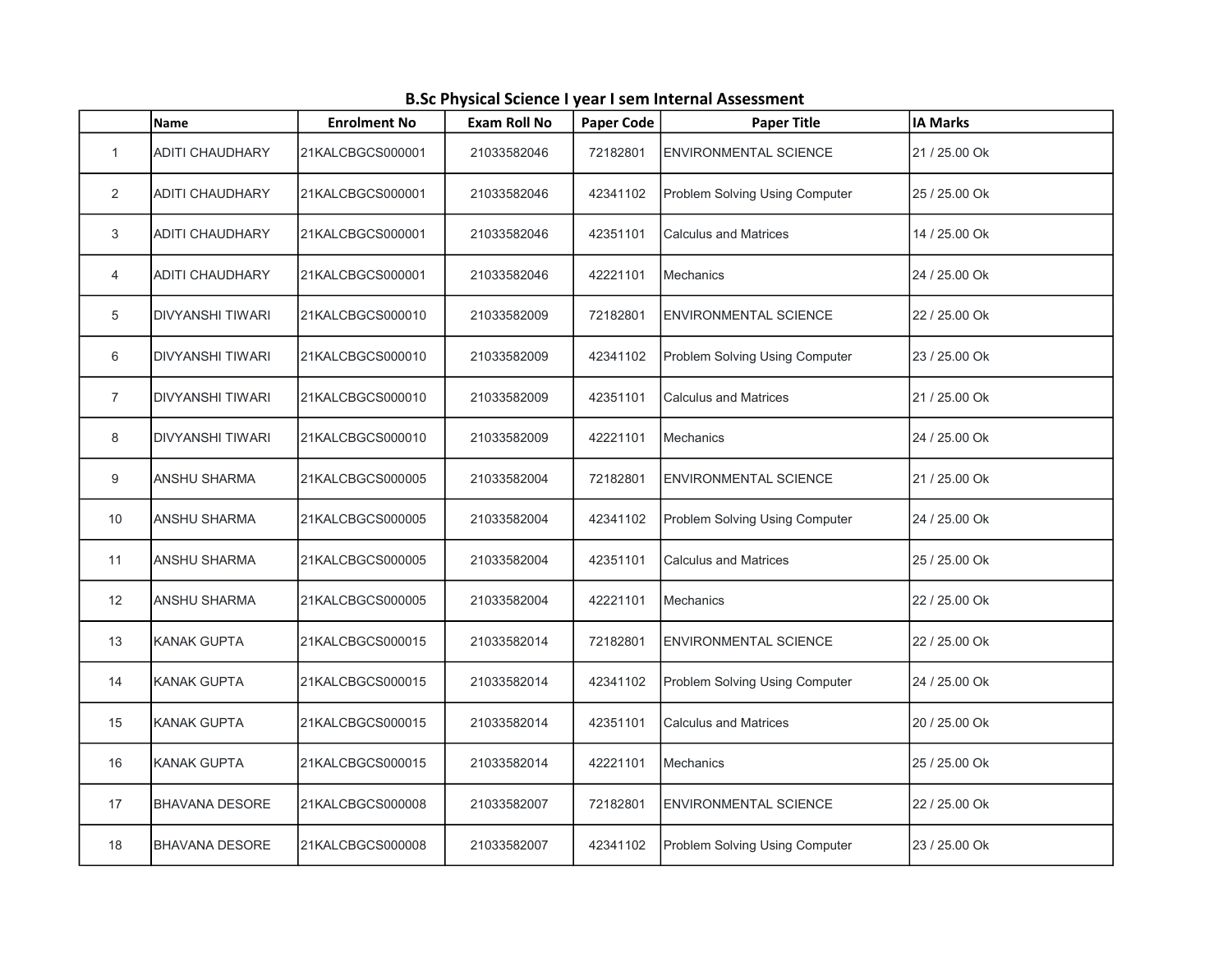| 19 | <b>BHAVANA DESORE</b> | 21KALCBGCS000008 | 21033582007 | 42351101 | <b>Calculus and Matrices</b>   | 23 / 25.00 Ok |
|----|-----------------------|------------------|-------------|----------|--------------------------------|---------------|
| 20 | <b>BHAVANA DESORE</b> | 21KALCBGCS000008 | 21033582007 | 42221101 | Mechanics                      | 24 / 25.00 Ok |
| 21 | <b>SAKSHI</b>         | 21KALCBGCS000037 | 21033582035 | 72182801 | <b>ENVIRONMENTAL SCIENCE</b>   | 22 / 25.00 Ok |
| 22 | <b>SAKSHI</b>         | 21KALCBGCS000037 | 21033582035 | 42341102 | Problem Solving Using Computer | 23 / 25.00 Ok |
| 23 | <b>SAKSHI</b>         | 21KALCBGCS000037 | 21033582035 | 42351101 | <b>Calculus and Matrices</b>   | 25 / 25.00 Ok |
| 24 | <b>SAKSHI</b>         | 21KALCBGCS000037 | 21033582035 | 42221101 | <b>Mechanics</b>               | 25 / 25.00 Ok |
| 25 | <b>MANISHA</b>        | 21KALCBGCS000020 | 21033582019 | 72182801 | <b>ENVIRONMENTAL SCIENCE</b>   | 22 / 25.00 Ok |
| 26 | <b>MANISHA</b>        | 21KALCBGCS000020 | 21033582019 | 42341102 | Problem Solving Using Computer | 24 / 25.00 Ok |
| 27 | <b>MANISHA</b>        | 21KALCBGCS000020 | 21033582019 | 42351101 | <b>Calculus and Matrices</b>   | 25 / 25.00 Ok |
| 28 | <b>MANISHA</b>        | 21KALCBGCS000020 | 21033582019 | 42221101 | Mechanics                      | 24 / 25.00 Ok |
| 29 | ANJU YADAV            | 21KALCBGCS000004 | 21033582003 | 72182801 | <b>ENVIRONMENTAL SCIENCE</b>   | 22 / 25.00 Ok |
| 30 | ANJU YADAV            | 21KALCBGCS000004 | 21033582003 | 42341102 | Problem Solving Using Computer | 23 / 25.00 Ok |
| 31 | ANJU YADAV            | 21KALCBGCS000004 | 21033582003 | 42351101 | <b>Calculus and Matrices</b>   | 24 / 25.00 Ok |
| 32 | <b>ANJU YADAV</b>     | 21KALCBGCS000004 | 21033582003 | 42221101 | Mechanics                      | 23 / 25.00 Ok |
| 33 | <b>KOMAL SAINI</b>    | 21KALCBGCS000018 | 21033582017 | 72182801 | <b>ENVIRONMENTAL SCIENCE</b>   | 21 / 25.00 Ok |
| 34 | <b>KOMAL SAINI</b>    | 21KALCBGCS000018 | 21033582017 | 42341102 | Problem Solving Using Computer | 23 / 25.00 Ok |
| 35 | <b>KOMAL SAINI</b>    | 21KALCBGCS000018 | 21033582017 | 42351101 | <b>Calculus and Matrices</b>   | 23 / 25.00 Ok |
| 36 | <b>KOMAL SAINI</b>    | 21KALCBGCS000018 | 21033582017 | 42221101 | Mechanics                      | 21 / 25.00 Ok |
| 37 | <b>SIMRAN</b>         | 21KALCBGCS000044 | 21033582042 | 72182801 | <b>ENVIRONMENTAL SCIENCE</b>   | 21 / 25.00 Ok |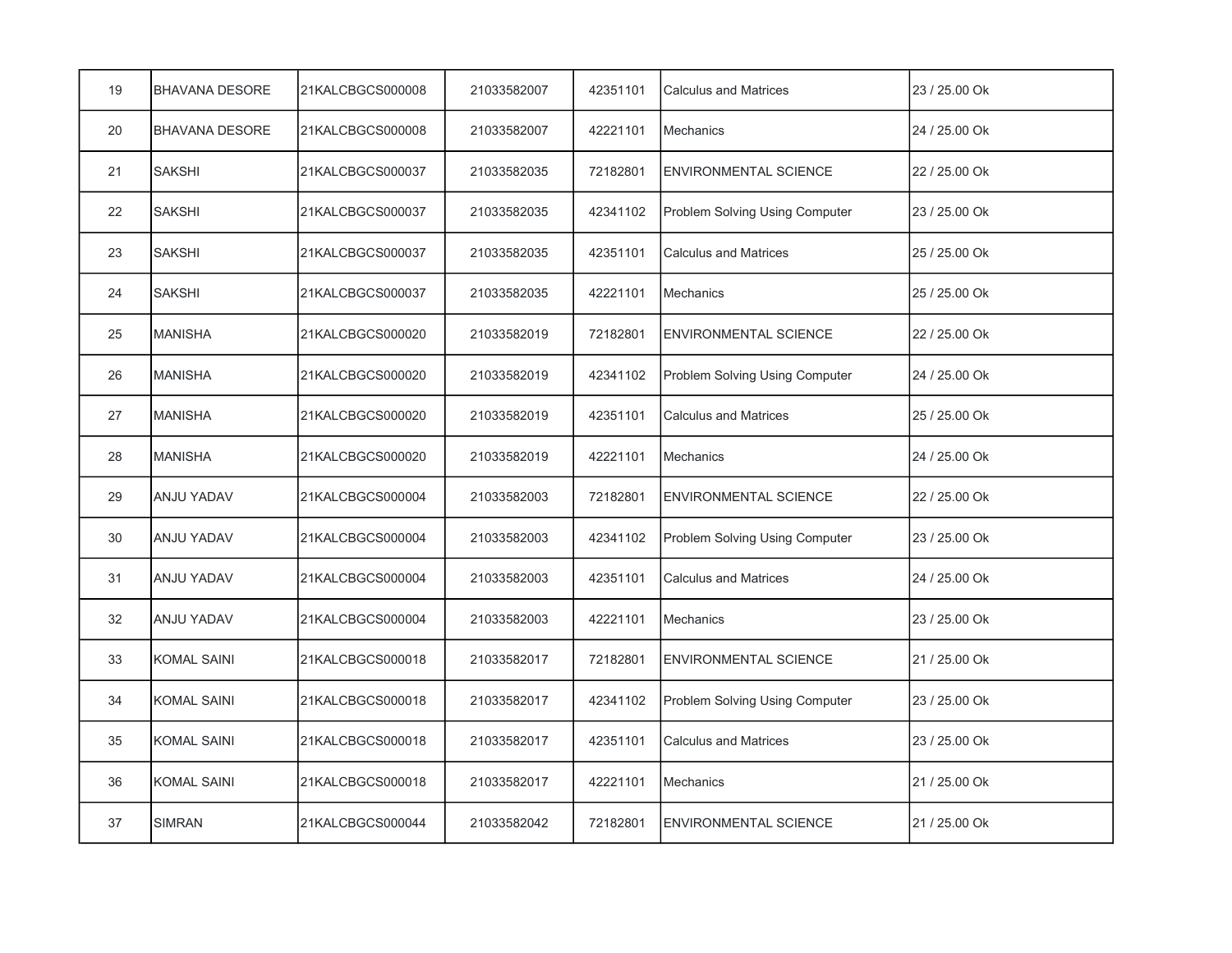| 38 | <b>SIMRAN</b>                        | 21KALCBGCS000044 | 21033582042 | 42341102 | Problem Solving Using Computer | 23 / 25.00 Ok |
|----|--------------------------------------|------------------|-------------|----------|--------------------------------|---------------|
| 39 | <b>SIMRAN</b>                        | 21KALCBGCS000044 | 21033582042 | 42351101 | <b>Calculus and Matrices</b>   | 24 / 25.00 Ok |
| 40 | <b>SIMRAN</b>                        | 21KALCBGCS000044 | 21033582042 | 42221101 | Mechanics                      | 24 / 25.00 Ok |
| 41 | <b>NEHA YADAV</b>                    | 21KALCBGCS000026 | 21033582026 | 72182801 | <b>ENVIRONMENTAL SCIENCE</b>   | 21 / 25.00 Ok |
| 42 | <b>NEHA YADAV</b>                    | 21KALCBGCS000026 | 21033582026 | 42341102 | Problem Solving Using Computer | 24 / 25.00 Ok |
| 43 | <b>NEHA YADAV</b>                    | 21KALCBGCS000026 | 21033582026 | 42351101 | <b>Calculus and Matrices</b>   | 21 / 25.00 Ok |
| 44 | <b>NEHA YADAV</b>                    | 21KALCBGCS000026 | 21033582026 | 42221101 | <b>Mechanics</b>               | 23 / 25.00 Ok |
| 45 | <b>SHALU</b>                         | 21KALCBGCS000039 | 21033582037 | 72182801 | <b>ENVIRONMENTAL SCIENCE</b>   | 22 / 25.00 Ok |
| 46 | SHALU                                | 21KALCBGCS000039 | 21033582037 | 42341102 | Problem Solving Using Computer | 23 / 25.00 Ok |
| 47 | SHALU                                | 21KALCBGCS000039 | 21033582037 | 42351101 | <b>Calculus and Matrices</b>   | 22 / 25.00 Ok |
| 48 | <b>SHALU</b>                         | 21KALCBGCS000039 | 21033582037 | 42221101 | <b>Mechanics</b>               | 24 / 25.00 Ok |
| 49 | <b>ISHA SONI</b>                     | 21KALCBGCS000013 | 21033582012 | 72182801 | ENVIRONMENTAL SCIENCE          | 21 / 25.00 Ok |
| 50 | ISHA SONI                            | 21KALCBGCS000013 | 21033582012 | 42341102 | Problem Solving Using Computer | 21 / 25.00 Ok |
| 51 | <b>ISHA SONI</b>                     | 21KALCBGCS000013 | 21033582012 | 42351101 | <b>Calculus and Matrices</b>   | 22 / 25.00 Ok |
| 52 | <b>ISHA SONI</b>                     | 21KALCBGCS000013 | 21033582012 | 42221101 | <b>Mechanics</b>               | 20 / 25.00 Ok |
| 53 | <b>DEEPAKSHI</b><br><b>CHAUDHARY</b> | 21KALCBGCS000009 | 21033582008 | 72182801 | <b>ENVIRONMENTAL SCIENCE</b>   | 21 / 25.00 Ok |
| 54 | <b>DEEPAKSHI</b><br>CHAUDHARY        | 21KALCBGCS000009 | 21033582008 | 42341102 | Problem Solving Using Computer | 10 / 25.00 Ok |
| 55 | <b>DEEPAKSHI</b><br><b>CHAUDHARY</b> | 21KALCBGCS000009 | 21033582008 | 42351101 | <b>Calculus and Matrices</b>   | 19 / 25.00 Ok |
| 56 | <b>DEEPAKSHI</b><br><b>CHAUDHARY</b> | 21KALCBGCS000009 | 21033582008 | 42221101 | Mechanics                      | 20 / 25.00 Ok |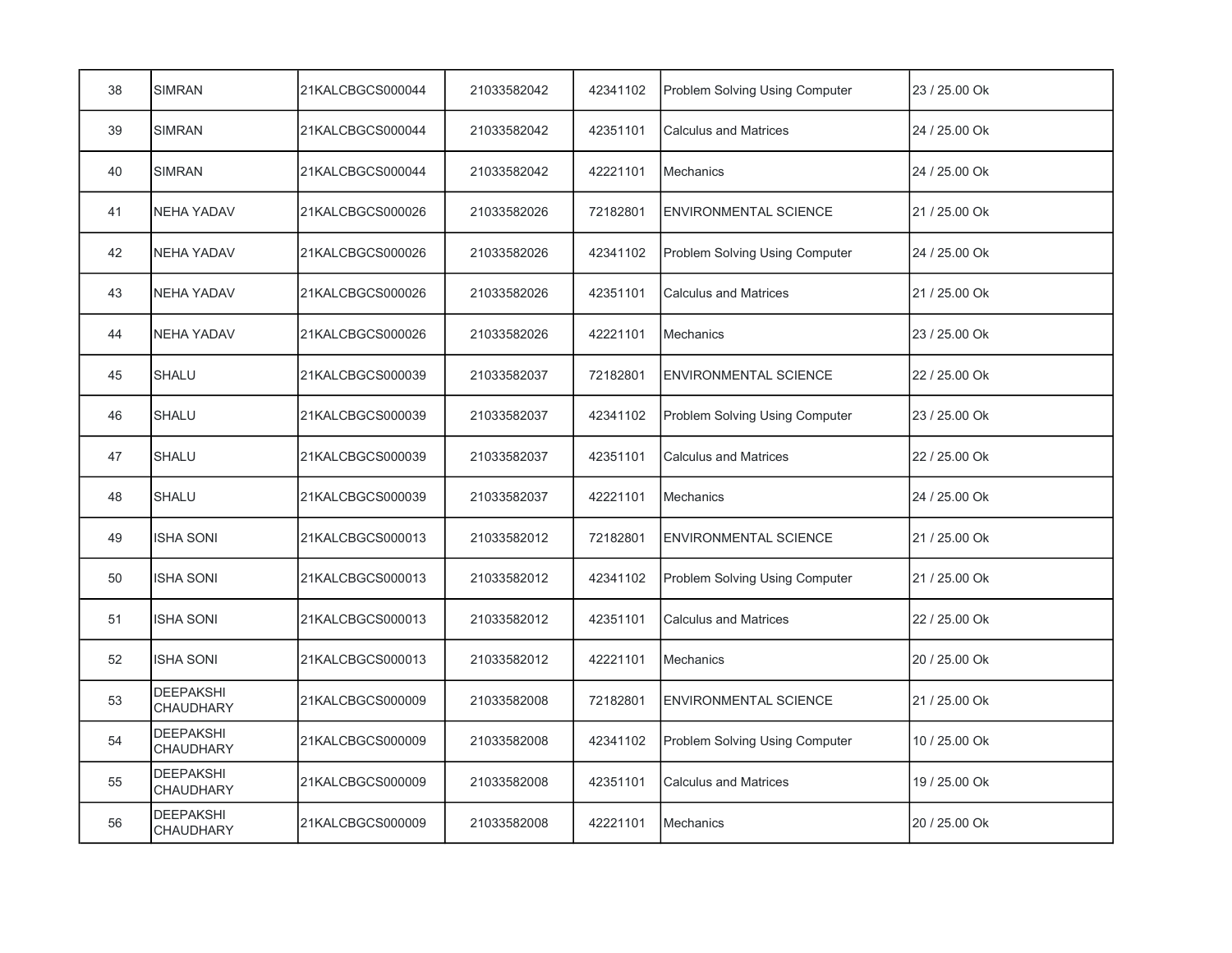| 57 | <b>SIMRAN</b>          | 21KALCBGCS000045 | 21033582043 | 72182801 | <b>ENVIRONMENTAL SCIENCE</b>   | 22 / 25.00 Ok |
|----|------------------------|------------------|-------------|----------|--------------------------------|---------------|
| 58 | <b>SIMRAN</b>          | 21KALCBGCS000045 | 21033582043 | 42341102 | Problem Solving Using Computer | 24 / 25.00 Ok |
| 59 | <b>SIMRAN</b>          | 21KALCBGCS000045 | 21033582043 | 42351101 | <b>Calculus and Matrices</b>   | 23 / 25.00 Ok |
| 60 | <b>SIMRAN</b>          | 21KALCBGCS000045 | 21033582043 | 42221101 | <b>Mechanics</b>               | 25 / 25.00 Ok |
| 61 | <b>GEETANJALI</b>      | 21KALCBGCS000012 | 21033582011 | 72182801 | <b>ENVIRONMENTAL SCIENCE</b>   | 22 / 25.00 Ok |
| 62 | <b>GEETANJALI</b>      | 21KALCBGCS000012 | 21033582011 | 42341102 | Problem Solving Using Computer | 23 / 25.00 Ok |
| 63 | <b>GEETANJALI</b>      | 21KALCBGCS000012 | 21033582011 | 42351101 | <b>Calculus and Matrices</b>   | 21 / 25.00 Ok |
| 64 | <b>GEETANJALI</b>      | 21KALCBGCS000012 | 21033582011 | 42221101 | <b>Mechanics</b>               | 21 / 25.00 Ok |
| 65 | <b>NEHA PAL</b>        | 21KALCBGCS000027 | 21033582025 | 72182801 | <b>ENVIRONMENTAL SCIENCE</b>   | 22 / 25.00 Ok |
| 66 | <b>NEHA PAL</b>        | 21KALCBGCS000027 | 21033582025 | 42341102 | Problem Solving Using Computer | 23 / 25.00 Ok |
| 67 | <b>NEHA PAL</b>        | 21KALCBGCS000027 | 21033582025 | 42351101 | <b>Calculus and Matrices</b>   | 25 / 25.00 Ok |
| 68 | <b>NEHA PAL</b>        | 21KALCBGCS000027 | 21033582025 | 42221101 | <b>Mechanics</b>               | 25 / 25.00 Ok |
| 69 | PRACHI AGGARWAL        | 21KALCBGCS000030 | 21033582029 | 72182801 | <b>ENVIRONMENTAL SCIENCE</b>   | 21 / 25.00 Ok |
| 70 | PRACHI AGGARWAL        | 21KALCBGCS000030 | 21033582029 | 42341102 | Problem Solving Using Computer | 24 / 25.00 Ok |
| 71 | PRACHI AGGARWAL        | 21KALCBGCS000030 | 21033582029 | 42351101 | <b>Calculus and Matrices</b>   | 22 / 25.00 Ok |
| 72 | PRACHI AGGARWAL        | 21KALCBGCS000030 | 21033582029 | 42221101 | <b>Mechanics</b>               | 25 / 25.00 Ok |
| 73 | SHRISHTI SHARMA        | 21KALCBGCS000042 | 21033582040 | 72182801 | <b>ENVIRONMENTAL SCIENCE</b>   | 21 / 25.00 Ok |
| 74 | <b>SHRISHTI SHARMA</b> | 21KALCBGCS000042 | 21033582040 | 42341102 | Problem Solving Using Computer | 23 / 25.00 Ok |
| 75 | <b>SHRISHTI SHARMA</b> | 21KALCBGCS000042 | 21033582040 | 42351101 | <b>Calculus and Matrices</b>   | 25 / 25.00 Ok |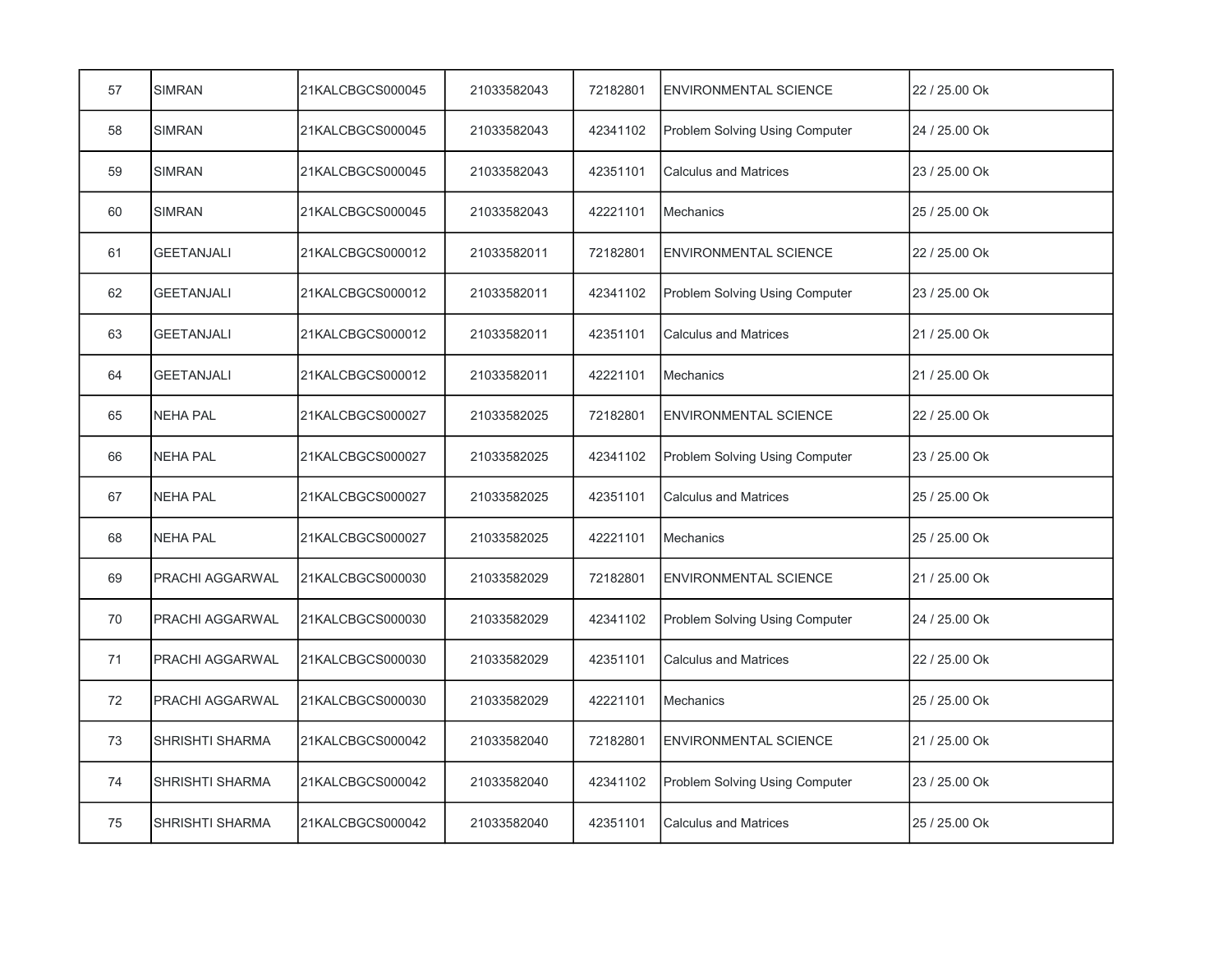| 76 | <b>SHRISHTI SHARMA</b> | 21KALCBGCS000042 | 21033582040 | 42221101 | <b>Mechanics</b>               | 23 / 25.00 Ok |
|----|------------------------|------------------|-------------|----------|--------------------------------|---------------|
| 77 | <b>SIMRAN</b>          | 21KALCBGCS000043 | 21033582041 | 72182801 | <b>ENVIRONMENTAL SCIENCE</b>   | 21 / 25.00 Ok |
| 78 | <b>SIMRAN</b>          | 21KALCBGCS000043 | 21033582041 | 42341102 | Problem Solving Using Computer | 23 / 25.00 Ok |
| 79 | <b>SIMRAN</b>          | 21KALCBGCS000043 | 21033582041 | 42351101 | <b>Calculus and Matrices</b>   | 23 / 25.00 Ok |
| 80 | <b>SIMRAN</b>          | 21KALCBGCS000043 | 21033582041 | 42221101 | <b>Mechanics</b>               | 24 / 25.00 Ok |
| 81 | <b>NAZIYA KHAN</b>     | 21KALCBGCS000024 | 21033582023 | 72182801 | <b>ENVIRONMENTAL SCIENCE</b>   | 22 / 25.00 Ok |
| 82 | <b>NAZIYA KHAN</b>     | 21KALCBGCS000024 | 21033582023 | 42341102 | Problem Solving Using Computer | 19 / 25.00 Ok |
| 83 | NAZIYA KHAN            | 21KALCBGCS000024 | 21033582023 | 42351101 | <b>Calculus and Matrices</b>   | 23 / 25.00 Ok |
| 84 | <b>NAZIYA KHAN</b>     | 21KALCBGCS000024 | 21033582023 | 42221101 | Mechanics                      | 24 / 25.00 Ok |
| 85 | PRIYA YADAV            | 21KALCBGCS000034 | 21033582033 | 72182801 | <b>ENVIRONMENTAL SCIENCE</b>   | 21 / 25.00 Ok |
| 86 | PRIYA YADAV            | 21KALCBGCS000034 | 21033582033 | 42341102 | Problem Solving Using Computer | 19 / 25.00 Ok |
| 87 | PRIYA YADAV            | 21KALCBGCS000034 | 21033582033 | 42351101 | <b>Calculus and Matrices</b>   | 24 / 25.00 Ok |
| 88 | PRIYA YADAV            | 21KALCBGCS000034 | 21033582033 | 42221101 | <b>Mechanics</b>               | 23 / 25.00 Ok |
| 89 | <b>NEHA</b>            | 21KALCBGCS000025 | 21033582024 | 72182801 | <b>ENVIRONMENTAL SCIENCE</b>   | 21 / 25.00 Ok |
| 90 | <b>NEHA</b>            | 21KALCBGCS000025 | 21033582024 | 42341102 | Problem Solving Using Computer | 17 / 25.00 Ok |
| 91 | <b>NEHA</b>            | 21KALCBGCS000025 | 21033582024 | 42351101 | <b>Calculus and Matrices</b>   | 22 / 25.00 Ok |
| 92 | <b>NEHA</b>            | 21KALCBGCS000025 | 21033582024 | 42221101 | <b>Mechanics</b>               | 20 / 25.00 Ok |
| 93 | <b>MUSKAN MALIK</b>    | 21KALCBGCS000022 | 21033582021 | 72182801 | <b>ENVIRONMENTAL SCIENCE</b>   | 22 / 25.00 Ok |
| 94 | <b>MUSKAN MALIK</b>    | 21KALCBGCS000022 | 21033582021 | 42341102 | Problem Solving Using Computer | 24 / 25.00 Ok |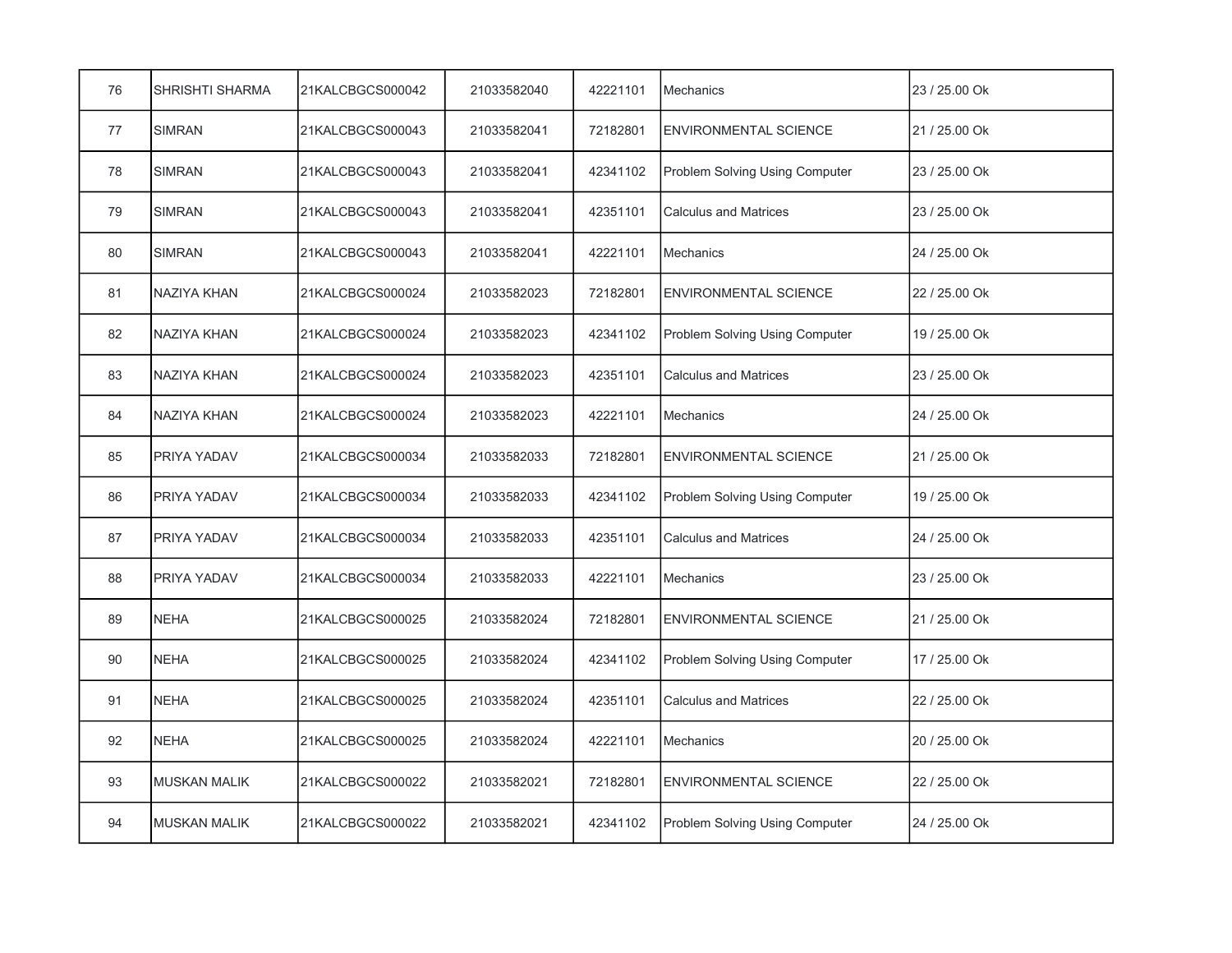| 95  | <b>MUSKAN MALIK</b>    | 21KALCBGCS000022 | 21033582021 | 42351101 | <b>Calculus and Matrices</b>   | 25 / 25.00 Ok |
|-----|------------------------|------------------|-------------|----------|--------------------------------|---------------|
| 96  | <b>MUSKAN MALIK</b>    | 21KALCBGCS000022 | 21033582021 | 42221101 | <b>Mechanics</b>               | 25 / 25.00 Ok |
| 97  | <b>PREETI</b>          | 21KALCBGCS000033 | 21033582032 | 72182801 | <b>ENVIRONMENTAL SCIENCE</b>   | 22 / 25.00 Ok |
| 98  | <b>PREETI</b>          | 21KALCBGCS000033 | 21033582032 | 42341102 | Problem Solving Using Computer | 21 / 25.00 Ok |
| 99  | <b>PREETI</b>          | 21KALCBGCS000033 | 21033582032 | 42351101 | <b>Calculus and Matrices</b>   | 23 / 25.00 Ok |
| 100 | <b>PREETI</b>          | 21KALCBGCS000033 | 21033582032 | 42221101 | <b>Mechanics</b>               | 22 / 25.00 Ok |
| 101 | RIYA RAJ KUMARI        | 21KALCBGCS000036 | 21033582034 | 72182801 | <b>ENVIRONMENTAL SCIENCE</b>   | 21 / 25.00 Ok |
| 102 | <b>RIYA RAJ KUMARI</b> | 21KALCBGCS000036 | 21033582034 | 42341102 | Problem Solving Using Computer | 23 / 25.00 Ok |
| 103 | <b>RIYA RAJ KUMARI</b> | 21KALCBGCS000036 | 21033582034 | 42351101 | <b>Calculus and Matrices</b>   | 20 / 25.00 Ok |
| 104 | <b>RIYA RAJ KUMARI</b> | 21KALCBGCS000036 | 21033582034 | 42221101 | <b>Mechanics</b>               | 24 / 25.00 Ok |
| 105 | PRAGYA SHARMA          | 21KALCBGCS000032 | 21033582031 | 72182801 | <b>ENVIRONMENTAL SCIENCE</b>   | 21 / 25.00 Ok |
| 106 | PRAGYA SHARMA          | 21KALCBGCS000032 | 21033582031 | 42341102 | Problem Solving Using Computer | 24 / 25.00 Ok |
| 107 | PRAGYA SHARMA          | 21KALCBGCS000032 | 21033582031 | 42351101 | <b>Calculus and Matrices</b>   | 24 / 25.00 Ok |
| 108 | PRAGYA SHARMA          | 21KALCBGCS000032 | 21033582031 | 42221101 | Mechanics                      | 24 / 25.00 Ok |
| 109 | PRACHI KHEWRIA         | 21KALCBGCS000031 | 21033582030 | 72182801 | <b>ENVIRONMENTAL SCIENCE</b>   | 22 / 25.00 Ok |
| 110 | PRACHI KHEWRIA         | 21KALCBGCS000031 | 21033582030 | 42341102 | Problem Solving Using Computer | 22 / 25.00 Ok |
| 111 | PRACHI KHEWRIA         | 21KALCBGCS000031 | 21033582030 | 42351101 | <b>Calculus and Matrices</b>   | 23 / 25.00 Ok |
| 112 | PRACHI KHEWRIA         | 21KALCBGCS000031 | 21033582030 | 42221101 | Mechanics                      | 23 / 25.00 Ok |
| 113 | <b>SHIKHA KUMARI</b>   | 21KALCBGCS000041 | 21033582039 | 72182801 | <b>ENVIRONMENTAL SCIENCE</b>   | 21 / 25.00 Ok |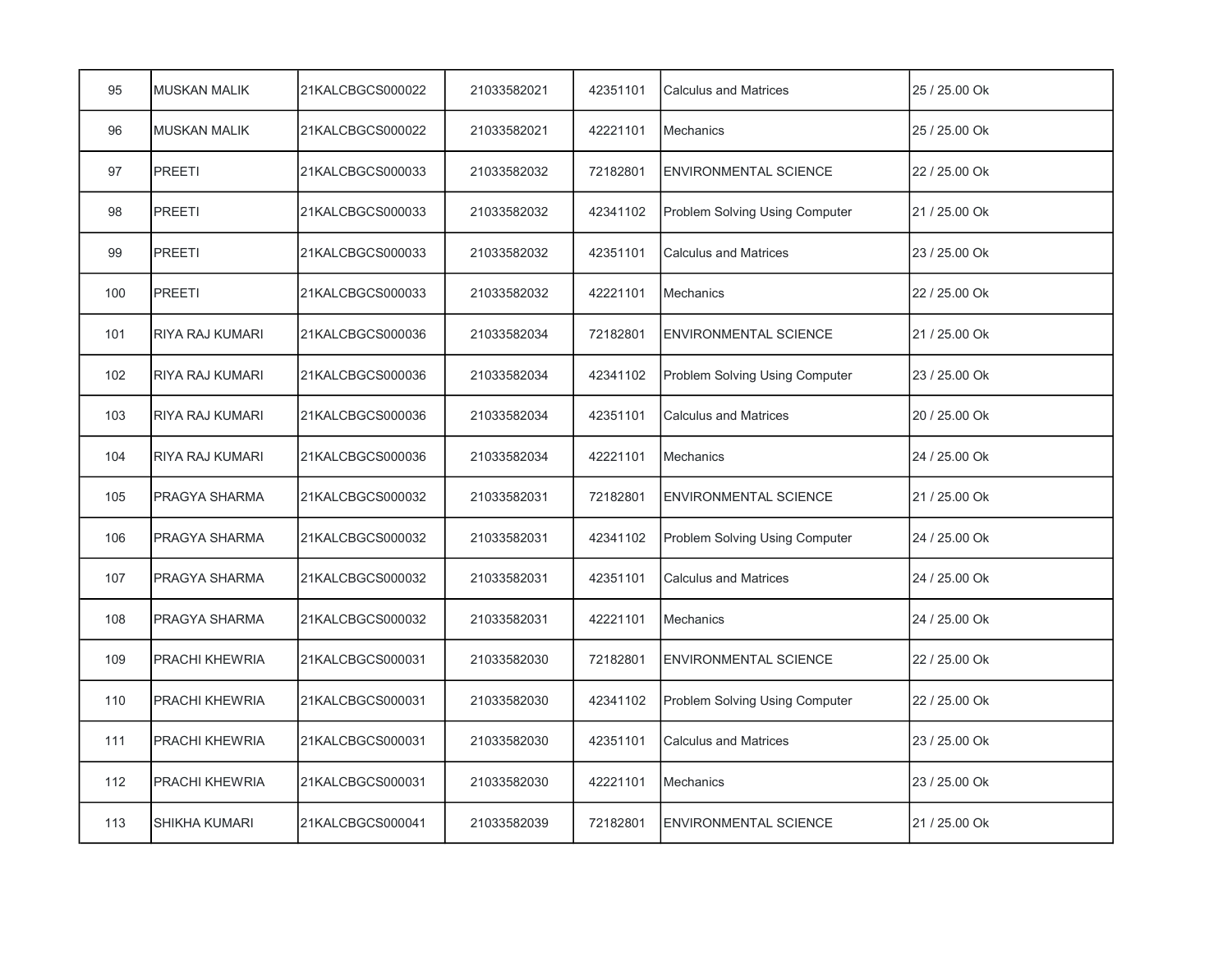| 114 | SHIKHA KUMARI      | 21KALCBGCS000041 | 21033582039 | 42341102 | Problem Solving Using Computer | 23 / 25.00 Ok |
|-----|--------------------|------------------|-------------|----------|--------------------------------|---------------|
| 115 | SHIKHA KUMARI      | 21KALCBGCS000041 | 21033582039 | 42351101 | <b>Calculus and Matrices</b>   | 22 / 25.00 Ok |
| 116 | SHIKHA KUMARI      | 21KALCBGCS000041 | 21033582039 | 42221101 | Mechanics                      | 24 / 25.00 Ok |
| 117 | <b>MOHINI MALL</b> | 21KALCBGCS000021 | 21033582020 | 72182801 | <b>ENVIRONMENTAL SCIENCE</b>   | 22 / 25.00 Ok |
| 118 | <b>MOHINI MALL</b> | 21KALCBGCS000021 | 21033582020 | 42341102 | Problem Solving Using Computer | 23 / 25.00 Ok |
| 119 | <b>MOHINI MALL</b> | 21KALCBGCS000021 | 21033582020 | 42351101 | <b>Calculus and Matrices</b>   | 25 / 25.00 Ok |
| 120 | <b>MOHINI MALL</b> | 21KALCBGCS000021 | 21033582020 | 42221101 | <b>Mechanics</b>               | 24 / 25.00 Ok |
| 121 | <b>NIKITA JHA</b>  | 21KALCBGCS000028 | 21033582027 | 72182801 | <b>ENVIRONMENTAL SCIENCE</b>   | 22 / 25.00 Ok |
| 122 | <b>NIKITA JHA</b>  | 21KALCBGCS000028 | 21033582027 | 42341102 | Problem Solving Using Computer | 22 / 25.00 Ok |
| 123 | <b>NIKITA JHA</b>  | 21KALCBGCS000028 | 21033582027 | 42351101 | <b>Calculus and Matrices</b>   | 22 / 25.00 Ok |
| 124 | NIKITA JHA         | 21KALCBGCS000028 | 21033582027 | 42221101 | <b>Mechanics</b>               | 25 / 25.00 Ok |
| 125 | <b>ASHMITA</b>     | 21KALCBGCS000006 | 21033582005 | 72182801 | <b>ENVIRONMENTAL SCIENCE</b>   | 21 / 25.00 Ok |
| 126 | <b>ASHMITA</b>     | 21KALCBGCS000006 | 21033582005 | 42341102 | Problem Solving Using Computer | 25 / 25.00 Ok |
| 127 | <b>ASHMITA</b>     | 21KALCBGCS000006 | 21033582005 | 42351101 | <b>Calculus and Matrices</b>   | 18 / 25.00 Ok |
| 128 | <b>ASHMITA</b>     | 21KALCBGCS000006 | 21033582005 | 42221101 | <b>Mechanics</b>               | 23 / 25.00 Ok |
| 129 | <b>AESH GUPTA</b>  | 21KALCBGCS000002 | 21033582001 | 72182801 | <b>ENVIRONMENTAL SCIENCE</b>   | 21 / 25.00 Ok |
| 130 | <b>AESH GUPTA</b>  | 21KALCBGCS000002 | 21033582001 | 42341102 | Problem Solving Using Computer | 23 / 25.00 Ok |
| 131 | <b>AESH GUPTA</b>  | 21KALCBGCS000002 | 21033582001 | 42351101 | <b>Calculus and Matrices</b>   | 24 / 25.00 Ok |
| 132 | <b>AESH GUPTA</b>  | 21KALCBGCS000002 | 21033582001 | 42221101 | <b>Mechanics</b>               | 23 / 25.00 Ok |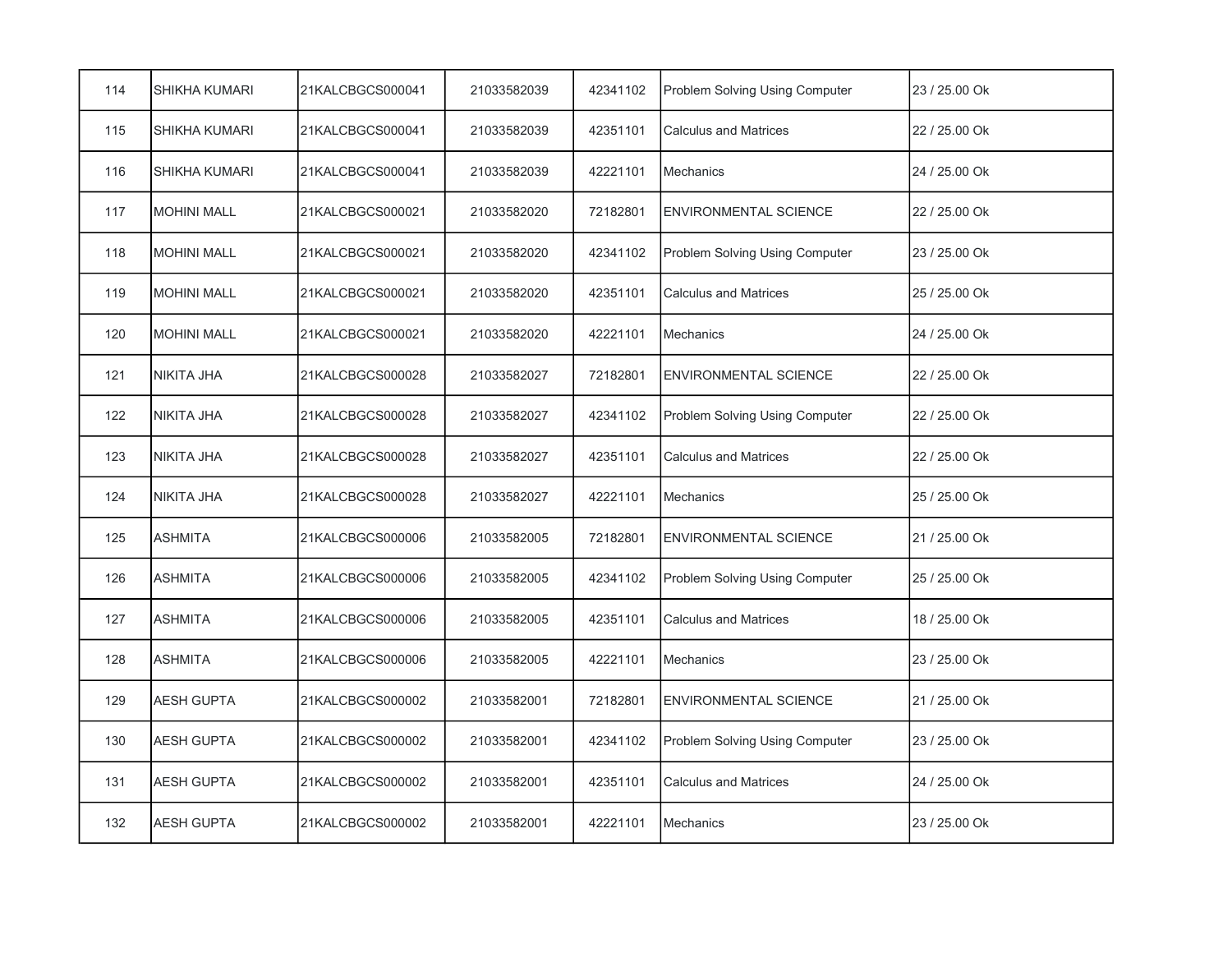| 133 | LATASHA KUMARI        | 21KALCBGCS000019 | 21033582018 | 72182801 | <b>ENVIRONMENTAL SCIENCE</b>   | 22 / 25.00 Ok |
|-----|-----------------------|------------------|-------------|----------|--------------------------------|---------------|
| 134 | LATASHA KUMARI        | 21KALCBGCS000019 | 21033582018 | 42341102 | Problem Solving Using Computer | 21 / 25.00 Ok |
| 135 | LATASHA KUMARI        | 21KALCBGCS000019 | 21033582018 | 42351101 | <b>Calculus and Matrices</b>   | 22 / 25.00 Ok |
| 136 | <b>LATASHA KUMARI</b> | 21KALCBGCS000019 | 21033582018 | 42221101 | <b>Mechanics</b>               | 20 / 25.00 Ok |
| 137 | <b>TEENA KAIMWAL</b>  | 21KALCBGCS000047 | 21033582045 | 72182801 | <b>ENVIRONMENTAL SCIENCE</b>   | 22 / 25.00 Ok |
| 138 | <b>TEENA KAIMWAL</b>  | 21KALCBGCS000047 | 21033582045 | 42341102 | Problem Solving Using Computer | 24 / 25.00 Ok |
| 139 | <b>TEENA KAIMWAL</b>  | 21KALCBGCS000047 | 21033582045 | 42351101 | <b>Calculus and Matrices</b>   | 22 / 25.00 Ok |
| 140 | <b>TEENA KAIMWAL</b>  | 21KALCBGCS000047 | 21033582045 | 42221101 | <b>Mechanics</b>               | 24 / 25.00 Ok |
| 141 | <b>SWETA</b>          | 21KALCBGCS000046 | 21033582044 | 72182801 | <b>ENVIRONMENTAL SCIENCE</b>   | 22 / 25.00 Ok |
| 142 | <b>SWETA</b>          | 21KALCBGCS000046 | 21033582044 | 42341102 | Problem Solving Using Computer | 23 / 25.00 Ok |
| 143 | <b>SWETA</b>          | 21KALCBGCS000046 | 21033582044 | 42351101 | <b>Calculus and Matrices</b>   | 22 / 25.00 Ok |
| 144 | <b>SWETA</b>          | 21KALCBGCS000046 | 21033582044 | 42221101 | <b>Mechanics</b>               | 24 / 25.00 Ok |
| 145 | <b>BHARTI</b>         | 21KALCBGCS000007 | 21033582006 | 72182801 | <b>ENVIRONMENTAL SCIENCE</b>   | 22 / 25.00 Ok |
| 146 | <b>BHARTI</b>         | 21KALCBGCS000007 | 21033582006 | 42341102 | Problem Solving Using Computer | 24 / 25.00 Ok |
| 147 | <b>BHARTI</b>         | 21KALCBGCS000007 | 21033582006 | 42351101 | <b>Calculus and Matrices</b>   | 21 / 25.00 Ok |
| 148 | <b>BHARTI</b>         | 21KALCBGCS000007 | 21033582006 | 42221101 | <b>Mechanics</b>               | 20 / 25.00 Ok |
| 149 | <b>DOLLY KAPOOR</b>   | 21KALCBGCS000011 | 21033582010 | 72182801 | <b>ENVIRONMENTAL SCIENCE</b>   | 21 / 25.00 Ok |
| 150 | <b>DOLLY KAPOOR</b>   | 21KALCBGCS000011 | 21033582010 | 42341102 | Problem Solving Using Computer | 24 / 25.00 Ok |
| 151 | <b>DOLLY KAPOOR</b>   | 21KALCBGCS000011 | 21033582010 | 42351101 | <b>Calculus and Matrices</b>   | 24 / 25.00 Ok |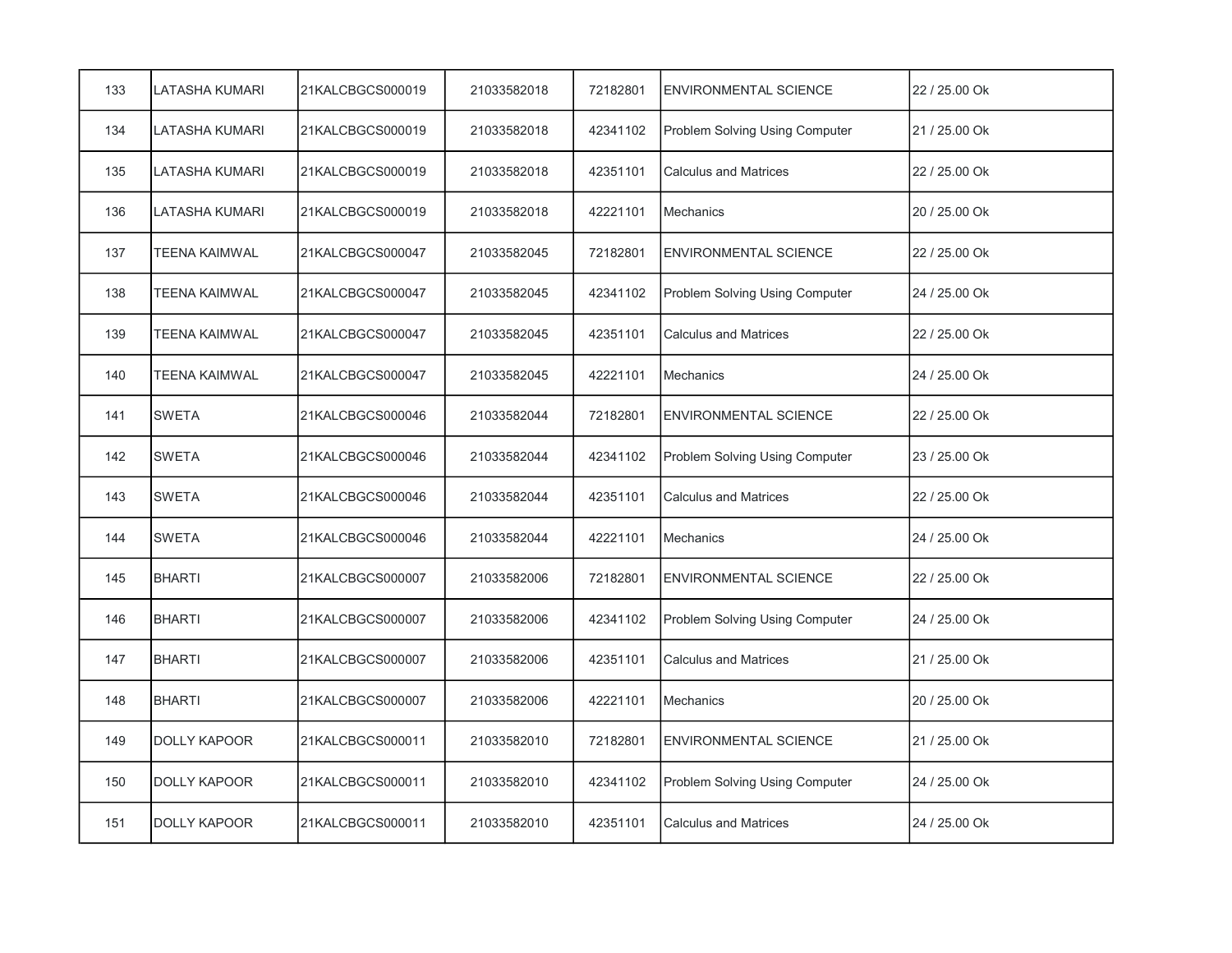| 152 | <b>DOLLY KAPOOR</b>     | 21KALCBGCS000011 | 21033582010 | 42221101 | Mechanics                      | 25 / 25.00 Ok |
|-----|-------------------------|------------------|-------------|----------|--------------------------------|---------------|
| 153 | <b>ISHIKA CHOUDHARY</b> | 21KALCBGCS000014 | 21033582013 | 72182801 | <b>ENVIRONMENTAL SCIENCE</b>   | 21 / 25.00 Ok |
| 154 | <b>ISHIKA CHOUDHARY</b> | 21KALCBGCS000014 | 21033582013 | 42341102 | Problem Solving Using Computer | 22 / 25.00 Ok |
| 155 | <b>ISHIKA CHOUDHARY</b> | 21KALCBGCS000014 | 21033582013 | 42351101 | <b>Calculus and Matrices</b>   | 25 / 25.00 Ok |
| 156 | <b>ISHIKA CHOUDHARY</b> | 21KALCBGCS000014 | 21033582013 | 42221101 | <b>Mechanics</b>               | 20 / 25.00 Ok |
| 157 | <b>ANCHAL</b>           | 21KALCBGCS000003 | 21033582002 | 72182801 | <b>ENVIRONMENTAL SCIENCE</b>   | 21 / 25.00 Ok |
| 158 | <b>ANCHAL</b>           | 21KALCBGCS000003 | 21033582002 | 42341102 | Problem Solving Using Computer | 24 / 25.00 Ok |
| 159 | <b>ANCHAL</b>           | 21KALCBGCS000003 | 21033582002 | 42351101 | <b>Calculus and Matrices</b>   | 23 / 25.00 Ok |
| 160 | <b>ANCHAL</b>           | 21KALCBGCS000003 | 21033582002 | 42221101 | Mechanics                      | 24 / 25.00 Ok |
| 161 | <b>KIRTI</b>            | 21KALCBGCS000016 | 21033582015 | 72182801 | <b>ENVIRONMENTAL SCIENCE</b>   | 21 / 25.00 Ok |
| 162 | <b>KIRTI</b>            | 21KALCBGCS000016 | 21033582015 | 42341102 | Problem Solving Using Computer | 21 / 25.00 Ok |
| 163 | <b>KIRTI</b>            | 21KALCBGCS000016 | 21033582015 | 42351101 | <b>Calculus and Matrices</b>   | 24 / 25.00 Ok |
| 164 | <b>KIRTI</b>            | 21KALCBGCS000016 | 21033582015 | 42221101 | Mechanics                      | 23 / 25.00 Ok |
| 165 | <b>NAYANSHA RANI</b>    | 21KALCBGCS000023 | 21033582022 | 72182801 | <b>ENVIRONMENTAL SCIENCE</b>   | 21 / 25.00 Ok |
| 166 | NAYANSHA RANI           | 21KALCBGCS000023 | 21033582022 | 42341102 | Problem Solving Using Computer | 21 / 25.00 Ok |
| 167 | NAYANSHA RANI           | 21KALCBGCS000023 | 21033582022 | 42351101 | <b>Calculus and Matrices</b>   | 21 / 25.00 Ok |
| 168 | <b>NAYANSHA RANI</b>    | 21KALCBGCS000023 | 21033582022 | 42221101 | <b>Mechanics</b>               | 23 / 25.00 Ok |
| 169 | <b>KM NEHA DEVI</b>     | 21KALCBGCS000017 | 21033582016 | 72182801 | <b>ENVIRONMENTAL SCIENCE</b>   | 21 / 25.00 Ok |
| 170 | <b>KM NEHA DEVI</b>     | 21KALCBGCS000017 | 21033582016 | 42341102 | Problem Solving Using Computer | 24 / 25.00 Ok |